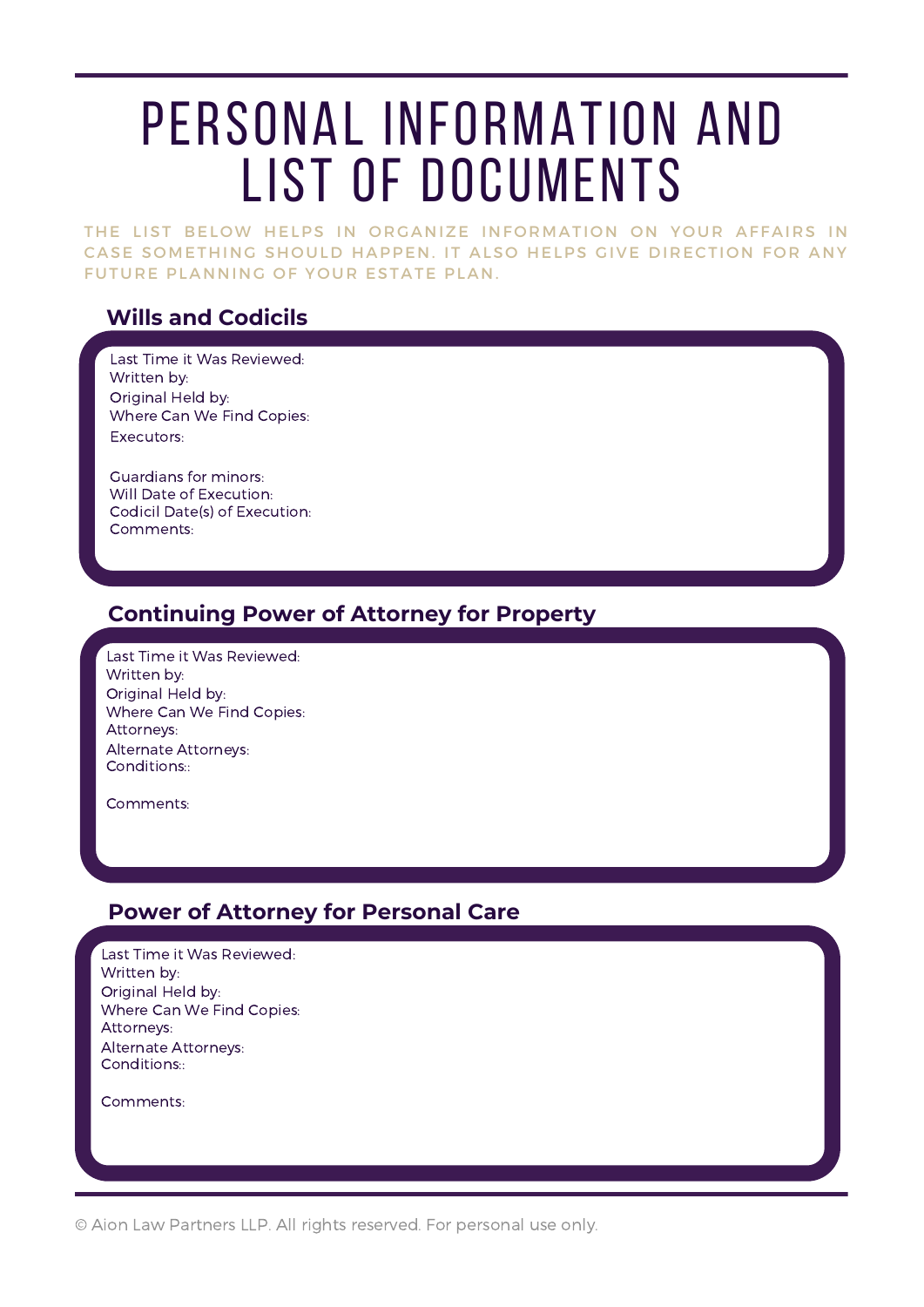### **Other Powers of Attorney (e.g. banking, trading, etc.)**

Type of Attorney: Date of Execution: Original Held by: Where Can We Find Copies:

Conditions:: Attorneys: Alternate Attorneys:

Comments:

Type of Attorney: Date of Execution: Original Held by: Where Can We Find Copies:

Attorneys: Alternate Attorneys: Conditions::

Comments:

#### **Inter Vivos Family Trusts\***

Name of Trust: Date of Execution: Original Held by: Where Can We Find Copies:

Trustee(s): Alternate Trustee(s):

Comments:

\*an intervivos trust is one made while both trustee and beneficiary are alive

## **Asset Protection Trust**

Name of Trust: Date of Execution: Original Held by: Where Can We Find Copies:

Type (Self-Benefit, Alter Ego, Joint Spousal Trust or with Multiple Beneficiaries):

Trustee(s): Alternate Trustee(s):

Comments:

© Aion Law Partners LLP. All rights reserved. For personal use only.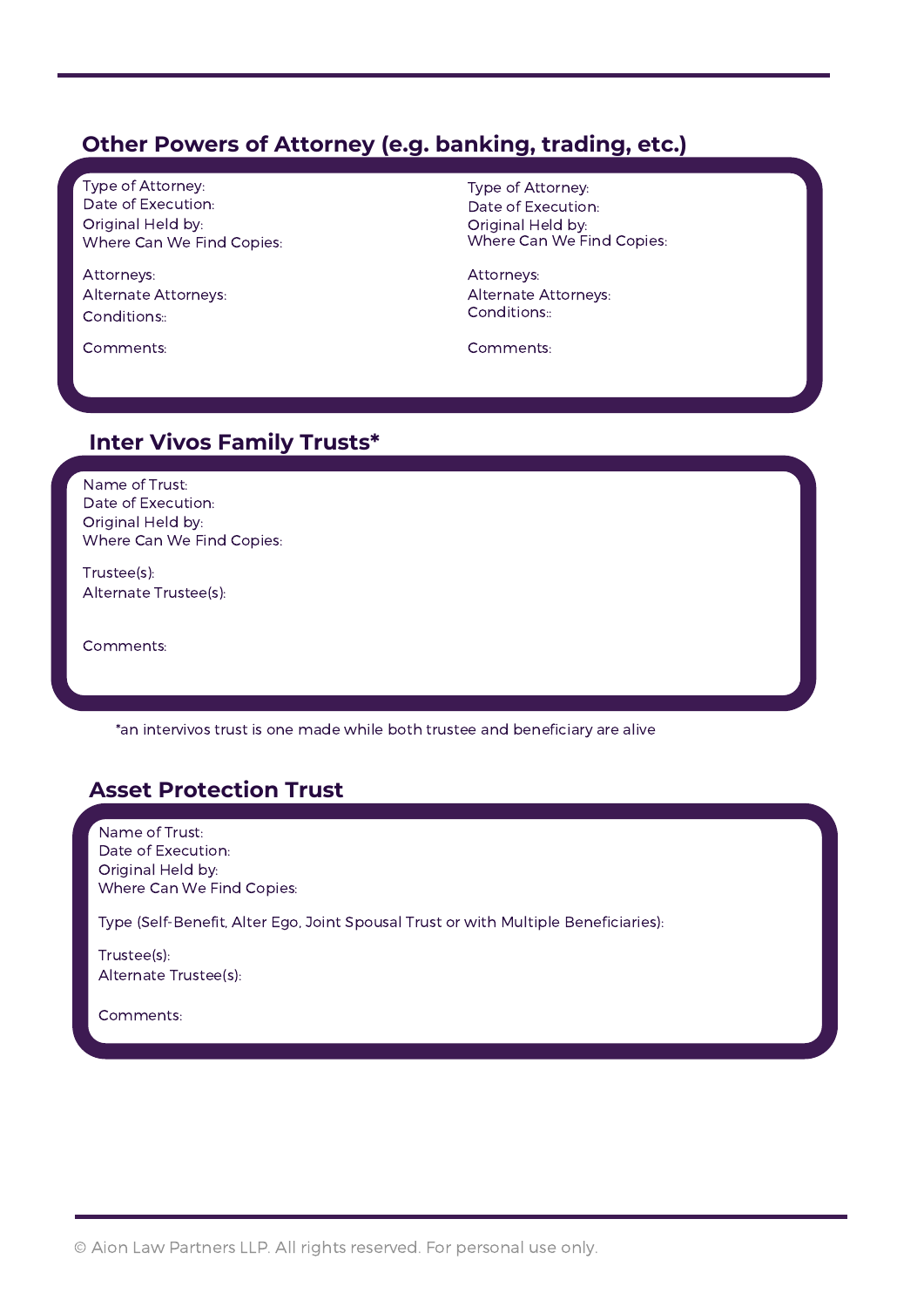#### **Family Planning Documents**

**Marriage Contract or Prenuptial Agreement** Matrimonial Regime: Where was the marriage celebrated?: Comments: Prepared by: Date of Execution:

**Divorce or Separation** Other party: Type (divorce or separation): Comments: Prepared by: Date of Order/Agreement:

**Cohabitation Agreement** Partner: Comments: Prepared by: Date of Execution:

### **Pensions and Foreign Assets**

Type of Asset: Jurisdiction: Description: Comments: **Employer Pension Plan** Name of Employer: Details: **Employer Pension Plan** Name of Provider: Details: **Assets In Other Jurisdictions** Co-Owners/Account Holders: Type of Asset: Jurisdiction: Description: Comments: Co-Owners/Account Holders: Type of Asset: Jurisdiction: Description: Comments: Co-Owners/Account Holders: Do you have a Will in this jurisdiction? Do you have a Power of Attorney in this jurisdiction? Do you have a Will in this jurisdiction? Do you have a Power of Attorney in this jurisdiction? Do you have a Will in this jurisdiction? Do you have a Power of Attorney in this jurisdiction?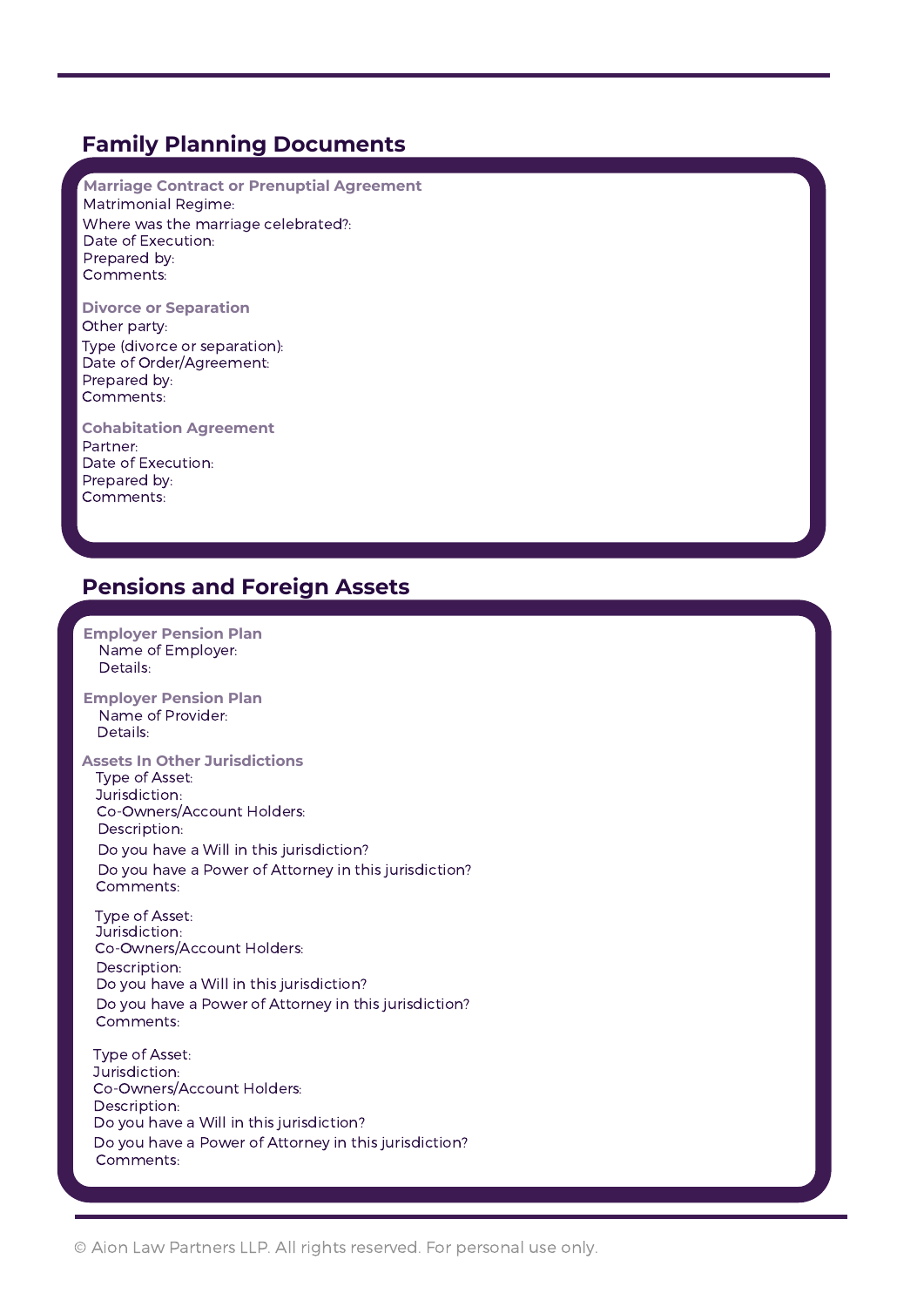### **Other**

**Beneficiaries** Do some beneficiaries live outside Canada or have Dual Citizenzhip?

If yes, list name and country:

**Income Taxes** Year of last filing:

**Corporate Documents** Name of Corporation: Comments: Minute Book Location: Directors: Shareholders:

## **List of Advisors**

| Lawyer<br>Name:<br>Contact:                    |  |
|------------------------------------------------|--|
| <b>Accountant</b><br>Name:<br>Contact:         |  |
| <b>Financial Planner</b><br>Name:<br>Contact:  |  |
| <b>Tax Specialist</b><br>Name:<br>Contact:     |  |
| <b>Banker</b><br>Name:<br>Contact:             |  |
| <b>Investment Advisor</b><br>Name:<br>Contact: |  |
| <b>Insurance Broker</b><br>Name:<br>Contact:   |  |
| <b>Doctor</b><br>Name:<br>Contact:             |  |
| <b>Other (specify):</b>                        |  |
|                                                |  |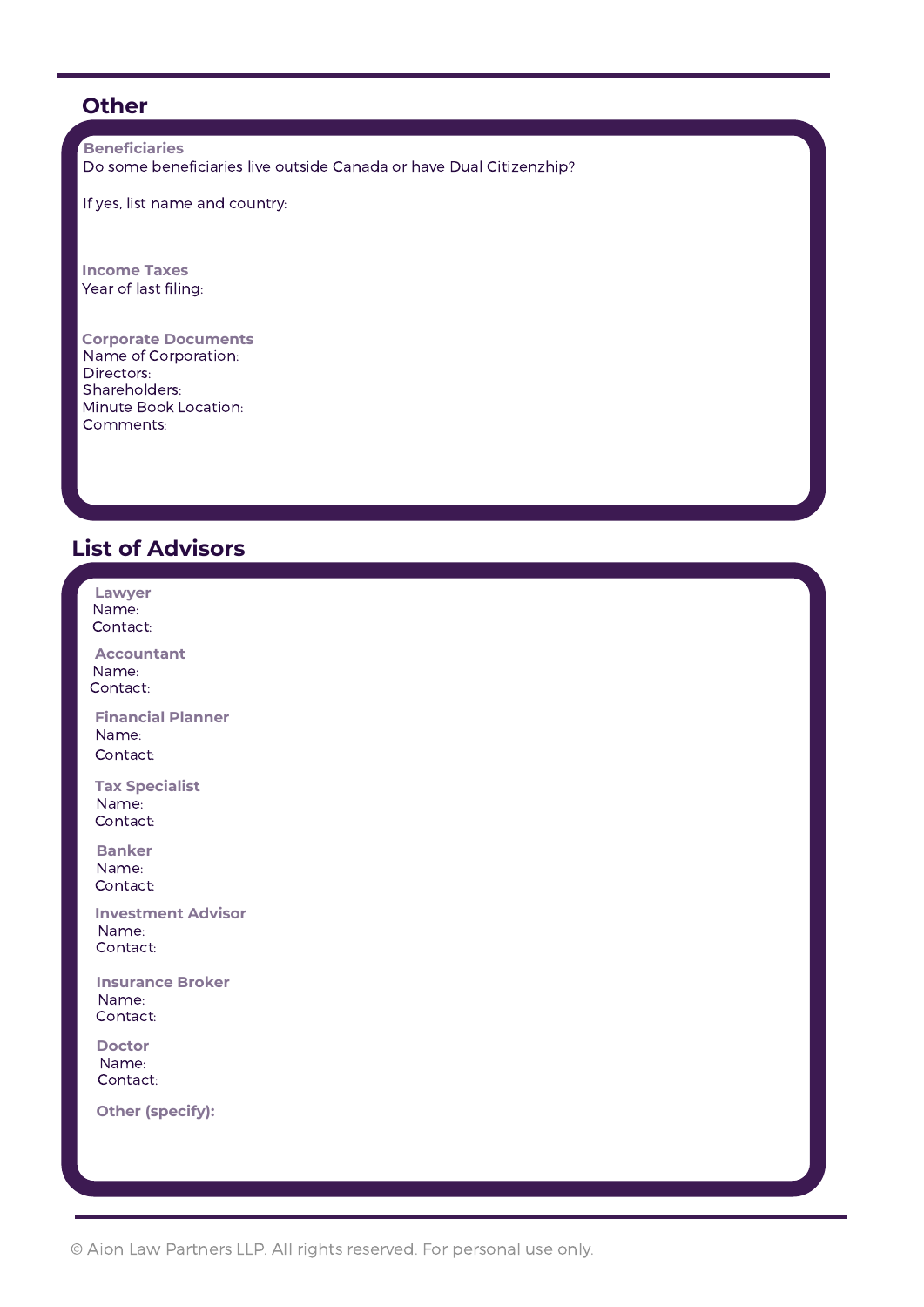## **Asset and Tax Information**

| Type of Asset Location |  | Acquisition Date Fair Market Value at Acquisition Current Value |  |
|------------------------|--|-----------------------------------------------------------------|--|
|                        |  |                                                                 |  |
|                        |  |                                                                 |  |
|                        |  |                                                                 |  |
|                        |  |                                                                 |  |
|                        |  |                                                                 |  |
|                        |  |                                                                 |  |
|                        |  |                                                                 |  |

#### **List of Insurance Contracts**

Insurance Company: Policy Number: Owner: Beneficiary/Beneficiaries: Revocable or Irrevocable: Type (term or permanent/whole life/critical illness/disability)

Comments:

Insurance Company: Policy Number: Owner: Beneficiary/Beneficiaries: Revocable or Irrevocable: Type (term or permanent/whole life/critical illness/disability)

Comments:

Insurance Company: Policy Number: Owner: Beneficiary/Beneficiaries: Revocable or Irrevocable: Type (term or permanent/whole life/critical illness/disability)

Comments:

Insurance Company: Policy Number: Owner: Beneficiary/Beneficiaries: Revocable or Irrevocable: Type (term or permanent/whole life/critical illness/disability)

Comments: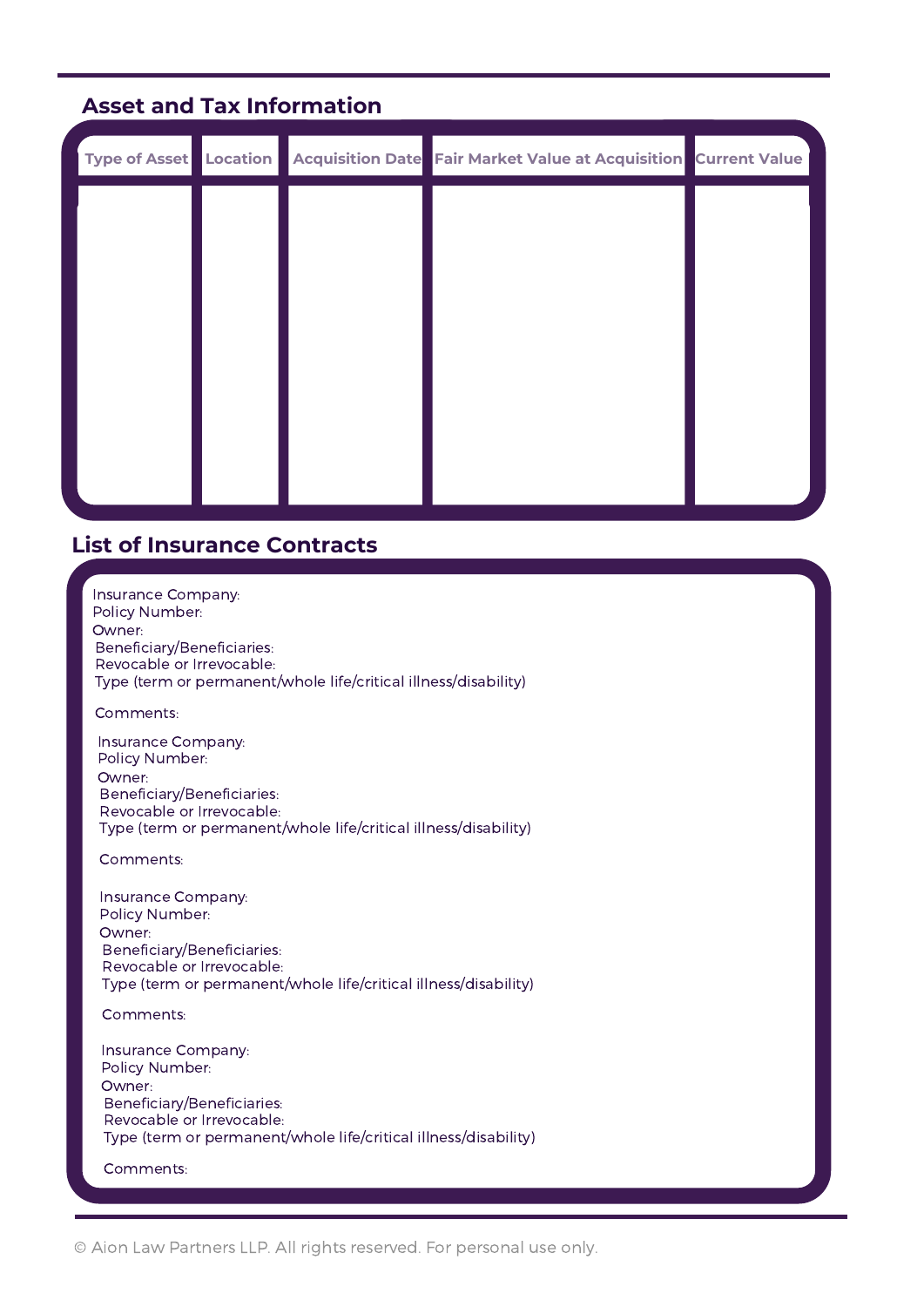Notes:

© Aion Law Partners LLPCorporation. All rights reserved. For personal use only.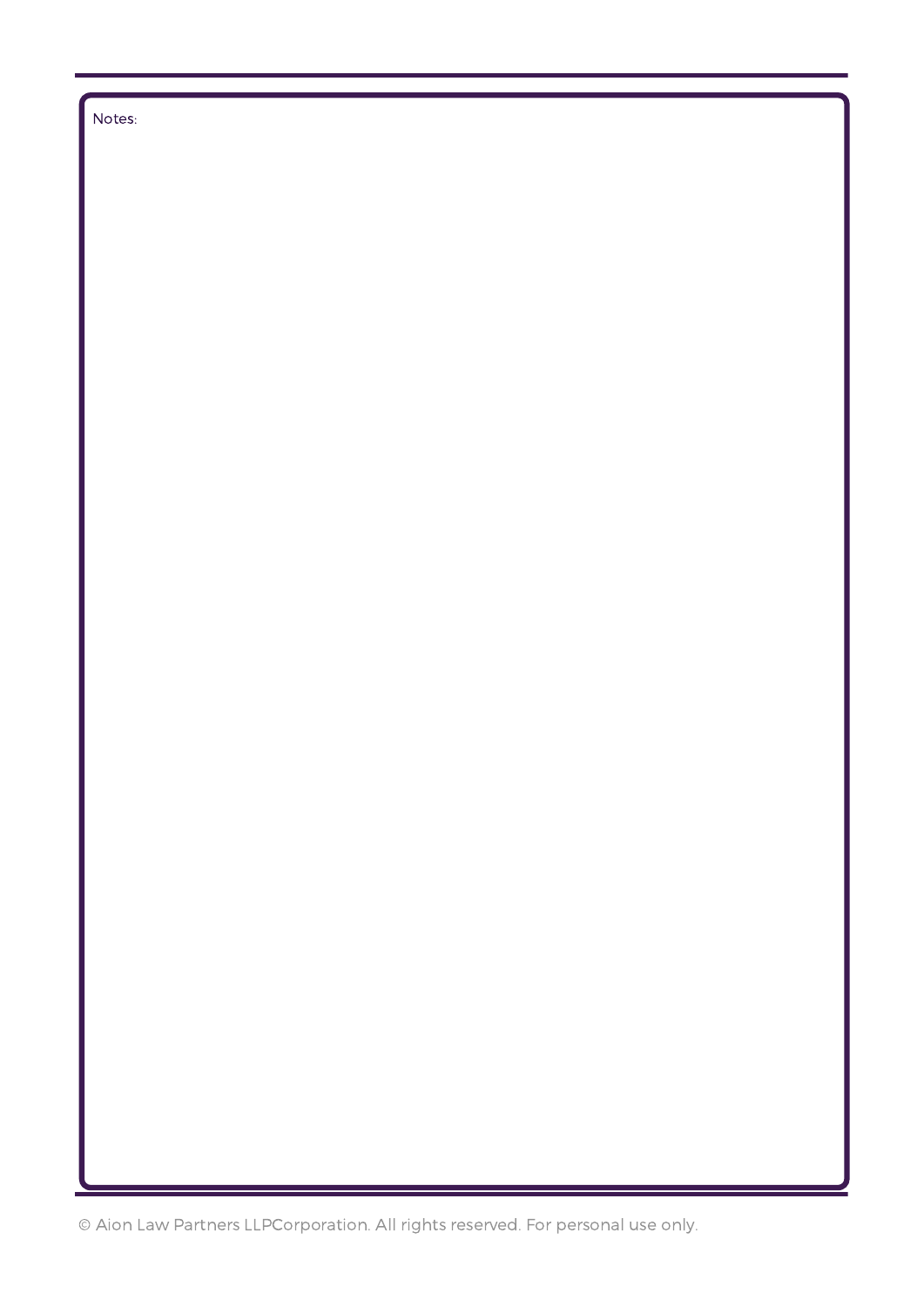# **IMPORTANT POINTS TO CONSIDER**

#### **When you should consider amending your documents:**

- . If your marital status changes
- If a named executor or attorney dies or becomes unable or unsuitable to act due to age or ill health
- If there are births or deaths (especially of a beneficiary) in your family
- If a named executor or attorney or anyone else mentioned in your will changes his or her name
- If you sell or otherwise dispose of any property you have specifically b e q u e a t h e d
- If your estate assets or their values change materially
- . If you have included beneficiary designations or RRSPs, RIFs, pensions or life insurance policies in your will and you subsequently obtain additional plans or policies (which won't be covered by the designations made in the will)
- If you leave Ontario and take up residence in another province or country
- If you acquire assets in another province or country

#### **Important information regarding marriage, divorce and separation:**

- Marriage will automatically revoke the will
- Divorce does not revoke an existing will, but it does revoke gifts by will to the former spouse and the appointment of the former spouse as an Executor unless the will contains a declaration to the contrary
- Separation does not revoke a will or the gifts by will to a spouse

#### **Amending or revoking your documents:**

- You may revoke or amend a will or power of attorney at any time provided you have the requisite mental capacity
- Your powers of attorney are automatically revoked on your death but your property attorney can continue to act, and third parties may rely on the attorney's actions until the attorney or the third party knows of your death
- . Certain legal formalities must be observed for amendments or revocations to be valid and you will likely require assistance from a l awyer